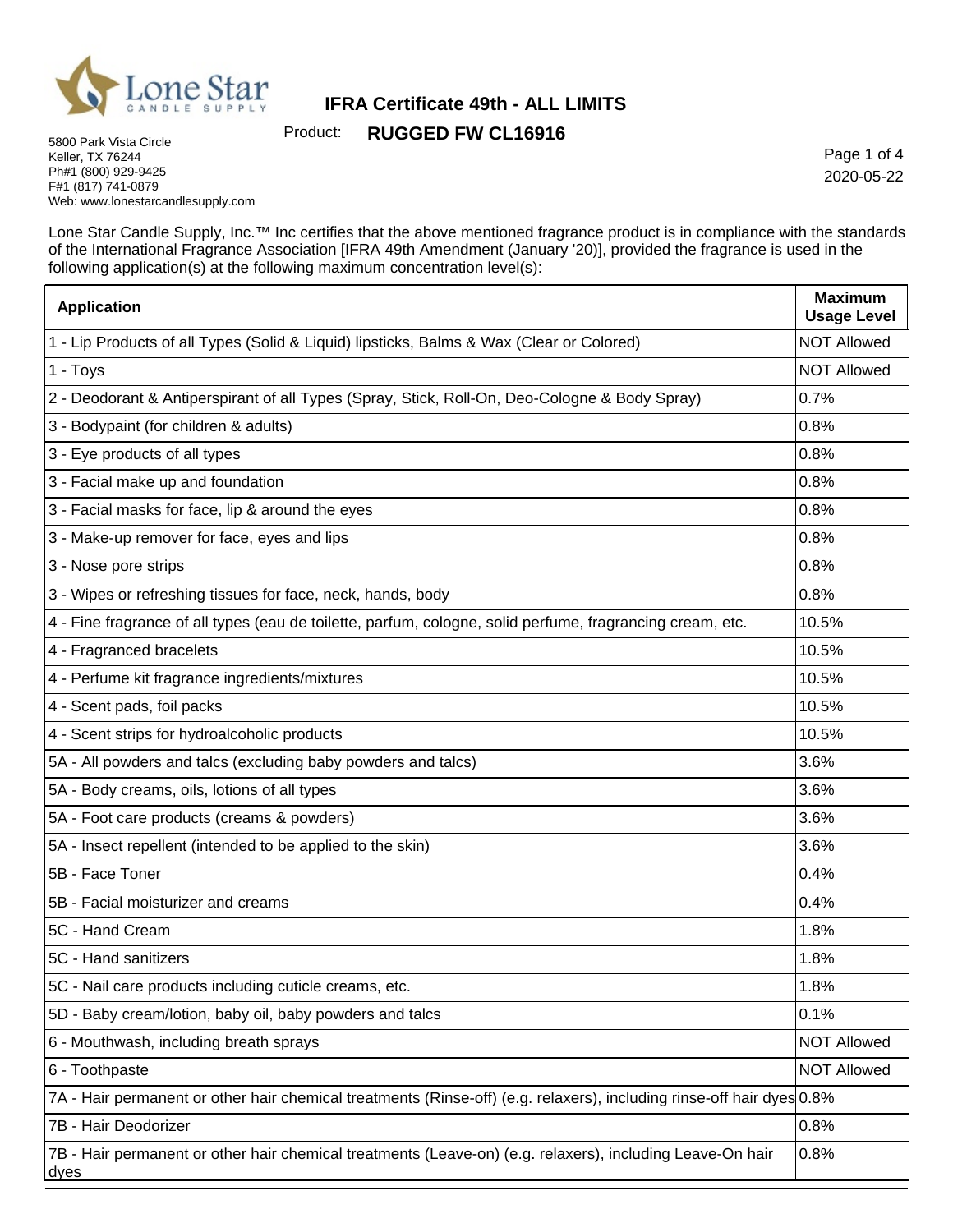

Product: **RUGGED FW CL16916**

5800 Park Vista Circle Keller, TX 76244 Ph#1 (800) 929-9425 F#1 (817) 741-0879 Web: www.lonestarcandlesupply.com

Page 2 of 4 2020-05-22

| <b>Application</b>                                                                                                                             | <b>Maximum</b><br><b>Usage Level</b> |
|------------------------------------------------------------------------------------------------------------------------------------------------|--------------------------------------|
| 7B - Hair sprays of all types (pumps, aerosol sprays, etc.)                                                                                    | 0.8%                                 |
| 7B - Hair styling aids Non-Sprays (mousse, gels, leave in conditioners)                                                                        | 0.8%                                 |
| 7B - Shampoo - Dry (waterless shampoo)                                                                                                         | 0.8%                                 |
| 8 - Baby Wipes                                                                                                                                 | 0.1%                                 |
| 8 - Intimate wipes                                                                                                                             | 0.1%                                 |
| 8 - Tampons                                                                                                                                    | 0.1%                                 |
| 8 - Toilet Paper (wet)                                                                                                                         | 0.1%                                 |
| 9 - All depilatories (including facial) and waxes for mechanical hair removal                                                                  | 4.1%                                 |
| 9 - Baby wash, bath, shampoo                                                                                                                   | 4.1%                                 |
| 9 - Bar Soap                                                                                                                                   | 4.1%                                 |
| 9 - Bath gels, foams, mousses, salts, oils and other products added to bathwater                                                               | 4.1%                                 |
| 9 - Body washes and shower gels of all types                                                                                                   | 4.1%                                 |
| 9 - Cleanser for face, eyes and lips                                                                                                           | 4.1%                                 |
| 9 - Conditioner (rinse-off)                                                                                                                    | 4.1%                                 |
| 9 - Foot care products (feet are placed in a bath for soaking)                                                                                 | 4.1%                                 |
| 9 - Liquid soap                                                                                                                                | 4.1%                                 |
| 9 - Shampoo of all type                                                                                                                        | 4.1%                                 |
| 9 - Shampoos for pets                                                                                                                          | 4.1%                                 |
| 9 - Shaving creams of all types (stick, gels, foams, etc.)                                                                                     | 4.1%                                 |
| 10A - Dry cleaning kits                                                                                                                        | 4.1%                                 |
| 10A - Fabric softeners of all types including fabric softener sheets                                                                           | 4.1%                                 |
| 10A - Floor wax                                                                                                                                | 4.1%                                 |
| 10A - Fragranced oil for lamp ring, reed diffusers, pot-pourri, etc.                                                                           | 4.1%                                 |
| 10A - Hand dishwashing detergent (including concentrates)                                                                                      | 4.1%                                 |
| 10A - Hand wash laundry detergent (including concentrates)                                                                                     | 4.1%                                 |
| 10A - Hard surface cleaners of all types (bathroom and kitchen cleansers, furniture polish, etc.)                                              | 4.1%                                 |
| 10A - Household cleaning products, leather cleaning wipes, stain removers, fabric enhancing sprays,                                            | 4.1%                                 |
| 10A - Household cleaning products, other types including fabric cleaners, soft surface cleaners, carpet<br>cleaners, furniture polishes sprays | 4.1%                                 |
| 10A - Household cleaning products, treatment products for textiles (starch sprays, fabric treated with<br>fragrances after wash, deodorizers)  | 4.1%                                 |
| 10A - Laundry pre-treatment of all types (e.g. paste, sprays, sticks)                                                                          | 4.1%                                 |
| 10A - Machine laundry detergents with skin contact (e.g. liquids, powders) including concentrates                                              | 4.1%                                 |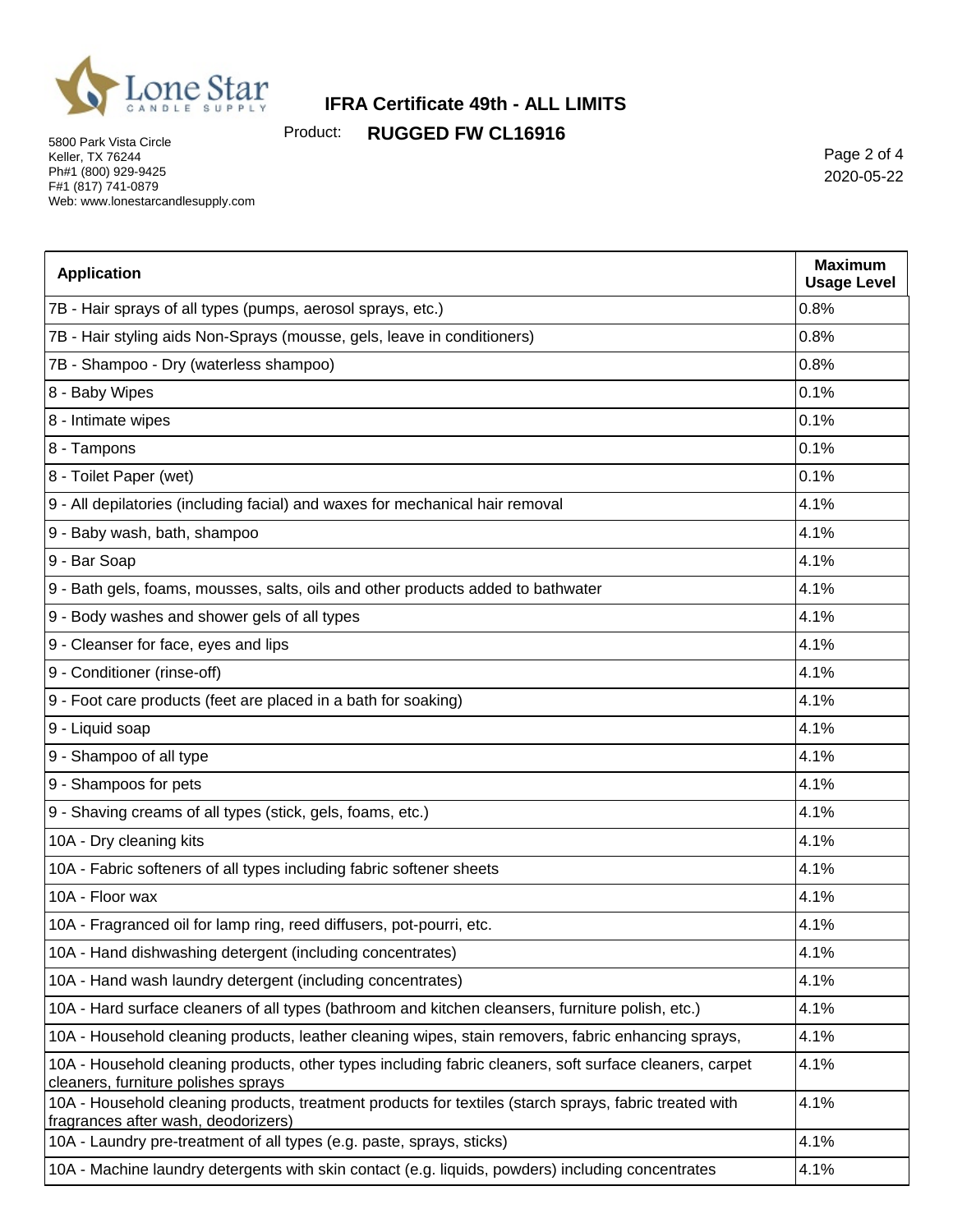

Product: **RUGGED FW CL16916**

5800 Park Vista Circle Keller, TX 76244 Ph#1 (800) 929-9425 F#1 (817) 741-0879 Web: www.lonestarcandlesupply.com

Page 3 of 4 2020-05-22

| <b>Application</b>                                                                                                                  | <b>Maximum</b><br><b>Usage Level</b> |
|-------------------------------------------------------------------------------------------------------------------------------------|--------------------------------------|
| 10A - Odored distilled water (that can be added to steam irons)                                                                     | 4.1%                                 |
| 10A - Toilet seat wipes                                                                                                             | 4.1%                                 |
| 10B - Aerosol/spray insecticides                                                                                                    | 26.2%                                |
| 10B - Air freshener sprays, including aerosol and pump                                                                              | 26.2%                                |
| 10B - Sprays (of all types) applied to animals                                                                                      | 26.2%                                |
| 11A - Adult incontinence pant, pad                                                                                                  | 0.1%                                 |
| 11A - Diapers (baby & adult)                                                                                                        | 0.1%                                 |
| 11A - Feminine hygiene conventional pads, liners, interlabial pads                                                                  | 0.1%                                 |
| 11A - Toilet paper (dry)                                                                                                            | 0.1%                                 |
| 11B - Facial masks (paper/protective) e.g. surgical masks not used as medical device                                                | 0.1%                                 |
| 11B - facial tissues (dry tissues)                                                                                                  | 0.1%                                 |
| 11B - Fertilizers, Solid (pellet or powder)                                                                                         | 0.1%                                 |
| 11B - Napkins                                                                                                                       | 0.1%                                 |
| 11B - Paper towels                                                                                                                  | 0.1%                                 |
| 11B - Scented socks, gloves                                                                                                         | 0.1%                                 |
| 11B - Tights with moisturizers                                                                                                      | 0.1%                                 |
| 11B - Wheat bags                                                                                                                    | 0.1%                                 |
| 12 - Air delivery systems                                                                                                           | No Restriction                       |
| 12 - Air fresheners and fragrancing of all types (Concentrated Aerosol metered doses, plug-ins, closed<br>systems, solid substrate) | No Restriction                       |
| 12 - Air fresheners and fragrancing of all types (incense, liquid refills (Cartridge), air freshening crystals)                     | No Restriction                       |
| 12 - Air fresheners and fragrancing of all types (membrane delivery, electical, powders, fragrancing sachets)                       | No Restriction                       |
| 12 - Candles of all types (including encased)                                                                                       | No Restriction                       |
| 12 - Cat litter                                                                                                                     | No Restriction                       |
| 12 - Cell phone cases                                                                                                               | No Restriction                       |
| 12 - Deodorizers/maskers not intended for skin contact (e.g. fabric drying machine deodorizers, carpet<br>powders)                  | No Restriction                       |
| 12 - Dishwash detergent and deodorizers - for Machine Wash                                                                          | No Restriction                       |
| 12 - Fuels                                                                                                                          | No Restriction                       |
| 12 - Insecticides (e.g. mosquito coil, paper, electrical, for clothing) excluding aerosols/sprays                                   | No Restriction                       |
| 12 - Joss sticks or incense sticks                                                                                                  | No Restriction                       |
| 12 - Laundry detergents with minimal skin contact (e.g. liquid tabs, pods)                                                          | No Restriction                       |
| 12 - Olfactive Board Games                                                                                                          | No Restriction                       |